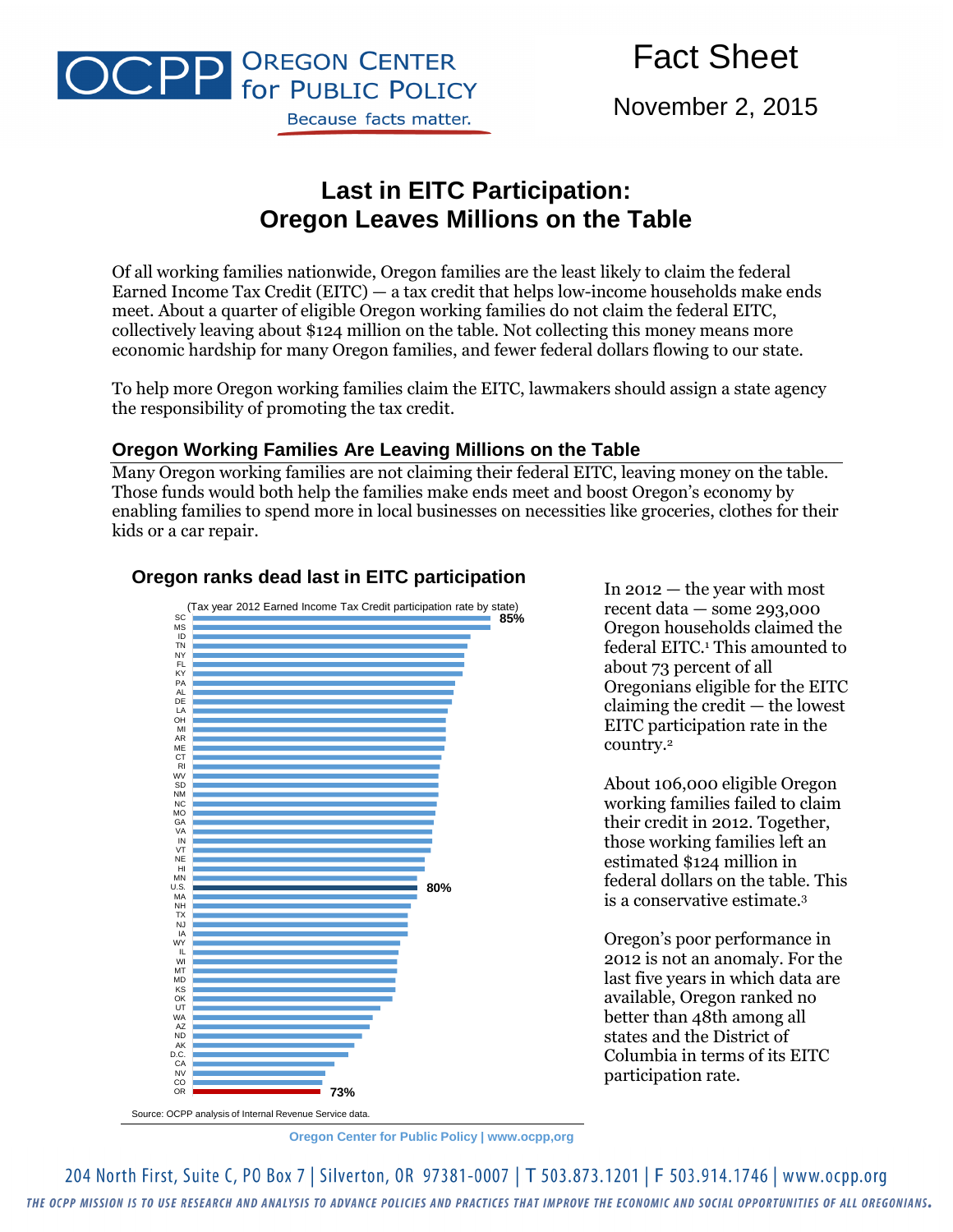Oregon's poor performance is even more striking considering that Oregonians have an added incentive to claim the federal EITC: the state's own EITC. An Oregonian who qualifies for the federal EITC automatically qualifies for the Oregon EITC, which now amounts to 8 percent of the federal tax credit.<sup>4</sup> Oregon working families, however, were less likely to claim the federal EITC than workers in the 24 states without a state EITC.

According to the Internal Revenue Service (IRS), working families in western states are less likely to claim the EITC. <sup>5</sup> The IRS also observes that working families who live in rural areas, are self-employed, do not have a qualifying child, or are not proficient in English are some of those less likely to claim the credit.<sup>6</sup>

## **The EITC Helps Working Families Make Ends Meet**

The EITC is one of the most effective tools for supporting working families and reducing poverty. It does this by helping low- and moderate-income families keep more of the income that they earn through work in the form of a refundable tax credit. For working families, this means being better able to meet the rising costs of child care or catching up on a car payment.

In fact, the EITC is one of the most effective tools for alleviating poverty. When combined with the federal Child Tax Credit, the federal EITC helped lift 129,000 Oregonians, including 65,000 children, out of poverty each year between 2011 and 2013. 7

The federal EITC adds dollars to the Oregon economy by giving working people more money to spend. Despite Oregon's poor participation rate, the federal credit injected \$574 million into the Oregon economy in 2012.<sup>8</sup>

# **Oregon Can Do More to Ensure Eligible Working Families Receive Their EITC**

Why are Oregon working families so unlikely to claim the federal EITC relative to families in other states? While the answer to this question is not entirely clear, Oregon can and must do better. Many low-income working families and the state as a whole would be better off if more who are eligible would claim the federal tax credit.

To ensure more families claim their EITC, a state agency should be tasked with promoting the credit. Such a responsibility could fall on the Oregon Department of Revenue, which can communicate with taxpayers and identify taxpayers eligible for the credit based on tax return history. Or the responsibility could rest with the state's economic development agency, Business Oregon, given that the more than \$100 million in federal dollars left on the table each year could be spent at local businesses. Or the EITC could be the responsibility of the Department of Human Services, which helps low-income families become self-sufficient.

Ultimately, it is up to the Governor or lawmakers to assign a state agency with the responsibility of promoting working family tax credits. This effort should include not only the federal EITC, but the Oregon Earned Income Credit, the Oregon Working Family Child and Dependent Care Credit, as well. That agency should provide employers, child care providers and others with whom low-income working families interact with clear and concise information about how to claim the EITC.

Unless a state agency is held accountable for maximizing use of the federal EITC, it is unlikely that Oregon's history of poor performance will improve. Without an official champion, Oregon will continue to leave federal dollars on the table, and low-income working families will continue to struggle more than they need to.

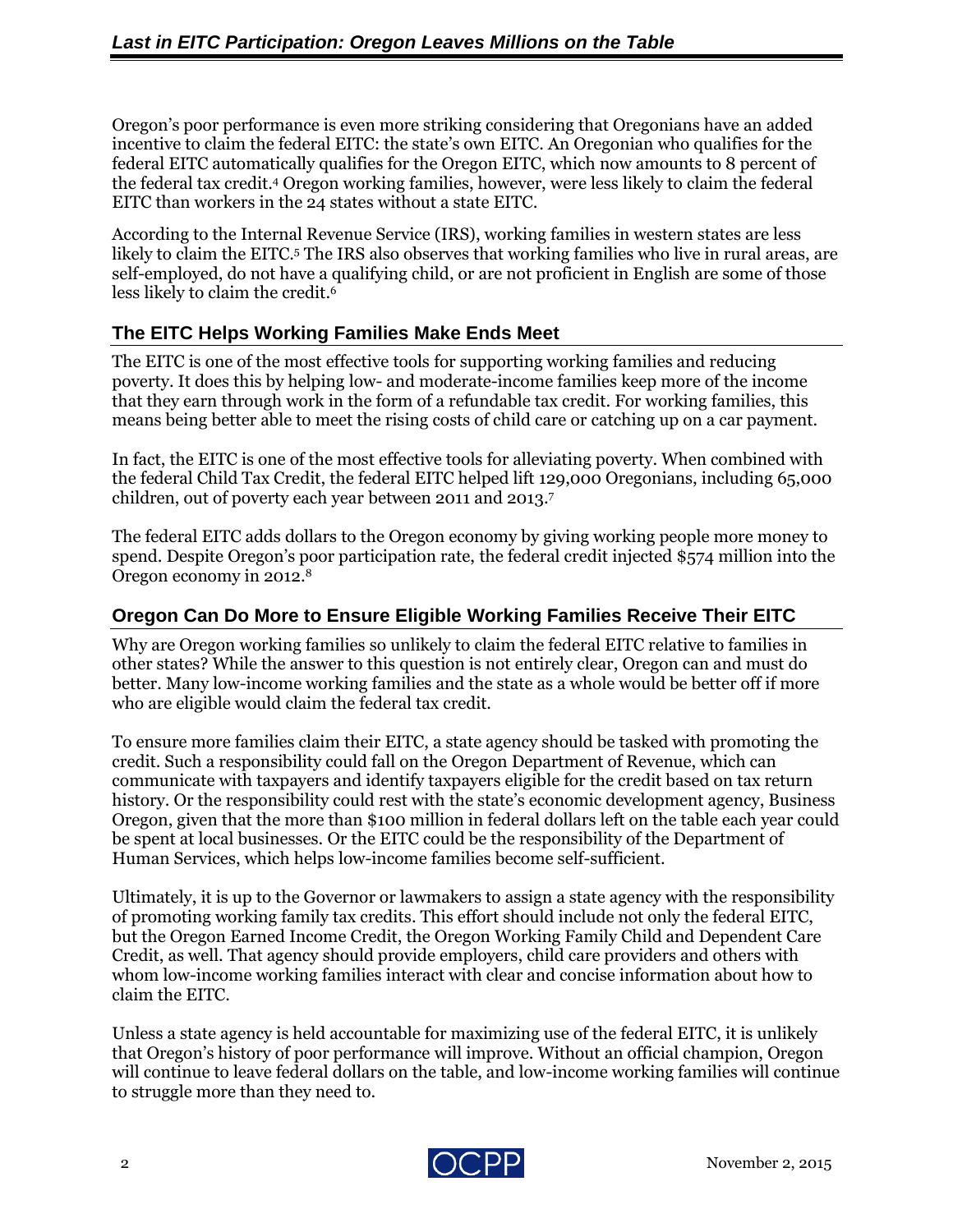## **A Note on Methodology**

To estimate the total amount of unclaimed EITC dollars, it is important to consider participation rates by the number of dependents in a worker's household. While it is unclear exactly which workers are less likely to claim their EITC, childless workers are perhaps the least likely because their credits are much smaller. Simply multiplying the estimated number of eligible workers not claiming the credit by the average EITC dollar amount would likely overestimate the total number of unclaimed dollars.

Instead, we use national 2009 EITC participation rates by number of dependents from a Census Bureau working paper as a proxy measure for Oregon's participation rates for childless workers, workers with one dependent and workers with two or more dependents.<sup>9</sup> Given that Oregon's overall participation rate is lower than the national average, the estimates derived using these participation rates are likely on the conservative end.

Taking the number of Oregon federal EITC claims by number of dependents in tax year 2012, we divide by the respective participation rate to estimate the total number of workers eligible for the EITC by number of dependents.<sup>10</sup> Using those estimates, we subtract the number of actual claims to derive the estimated number of Oregon childless workers, workers with one dependent and workers with two or more dependents that did not claim the federal EITC.

We then multiply the number of eligible workers not claiming the EITC for each household type by the average EITC amounts for childless workers, workers with one dependent and workers with two or more dependents.<sup>11</sup> We estimate the unclaimed EITC's amount to be \$13.6 million for childless workers, \$31.2 million for workers with one dependent and \$79 million for workers with two or more dependents. Together, these figures provide a conservative estimate of \$124 million in unclaimed federal EITC benefits in Oregon in 2012.

This work is made possible in part by the support of the Ford Foundation, the Stoneman Family Foundation, Meyer Memorial Trust, the Redtail Fund of the Oregon Community Foundation, AFT Oregon, the Oregon Education Association, the Oregon School Employees Association, SEIU Local 503, United Food and Commercial Workers Local 555, and by the generous support of organizations and individuals.

> The Center is a part of the State Priorities Partnership (www.statepriorities.org) and the Economic Analysis and Research Network (www.earncentral.org).